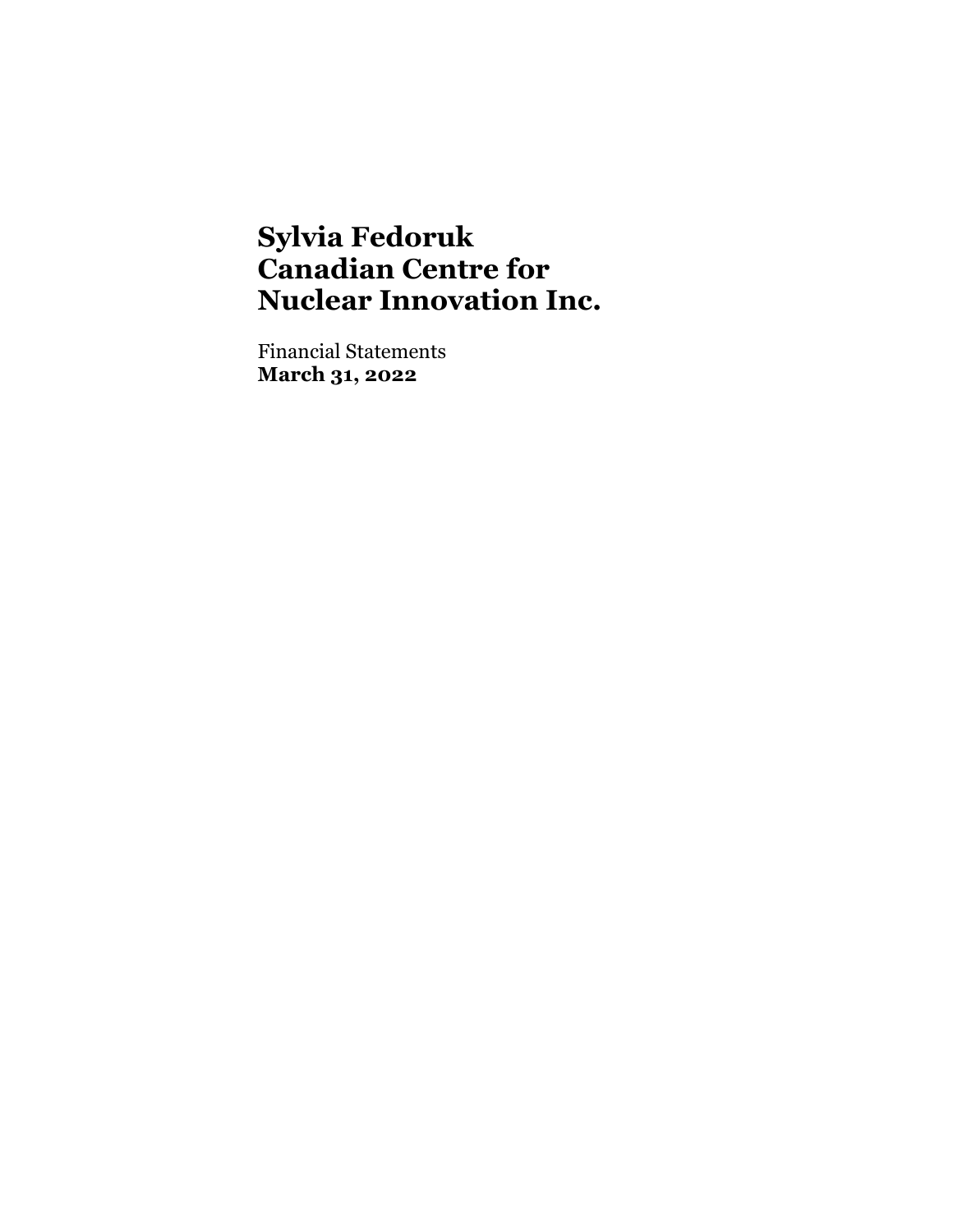

# Independent auditor's report

To the Members of Sylvia Fedoruk Canadian Centre for Nuclear Innovation Inc.

#### **Our opinion**

In our opinion, the accompanying financial statements present fairly, in all material respects, the financial position of Sylvia Fedoruk Canadian Centre for Nuclear Innovation Inc. (the Corporation) as at March 31, 2022 and the results of its operations and its cash flows for the year then ended in accordance with Canadian accounting standards for not-for-profit organizations.

#### **What we have audited**

The Corporation's financial statements comprise:

- the statement of financial position as at March 31, 2022; ï.
- the statement of operations and unrestricted net assets for the year then ended; ï.
- the schedule of expenditures for the year then ended; ï.
- $\tilde{\mathbf{r}}$  . the statement of cash flows for the year then ended; and
- the notes to the financial statements, which include significant accounting policies and other T. explanatory information.

#### **Basis for opinion**

We conducted our audit in accordance with Canadian generally accepted auditing standards. Our responsibilities under those standards are further described in the Auditor's *responsibilities for the audit of the financial statements* section of our report.

We believe that the audit evidence we have obtained is sufficient and appropriate to provide a basis for our opinion.

#### **Independence**

We are independent of the Corporation in accordance with the ethical requirements that are relevant to our audit of the financial statements in Canada. We have fulfilled our other ethical responsibilities in accordance with these requirements.

### **Responsibilities of management and those charged with governance for the financial statements**

Management is responsible for the preparation and fair presentation of the financial statements in accordance with Canadian accounting standards for not-for-profit organizations, and for such internal

PricewaterhouseCoopers LLP 128 4th Avenue South, Suite 600, Saskatoon, Saskatchewan, Canada S7K 1M8 T: +1 306 668 5900, F: +1 306 652 1315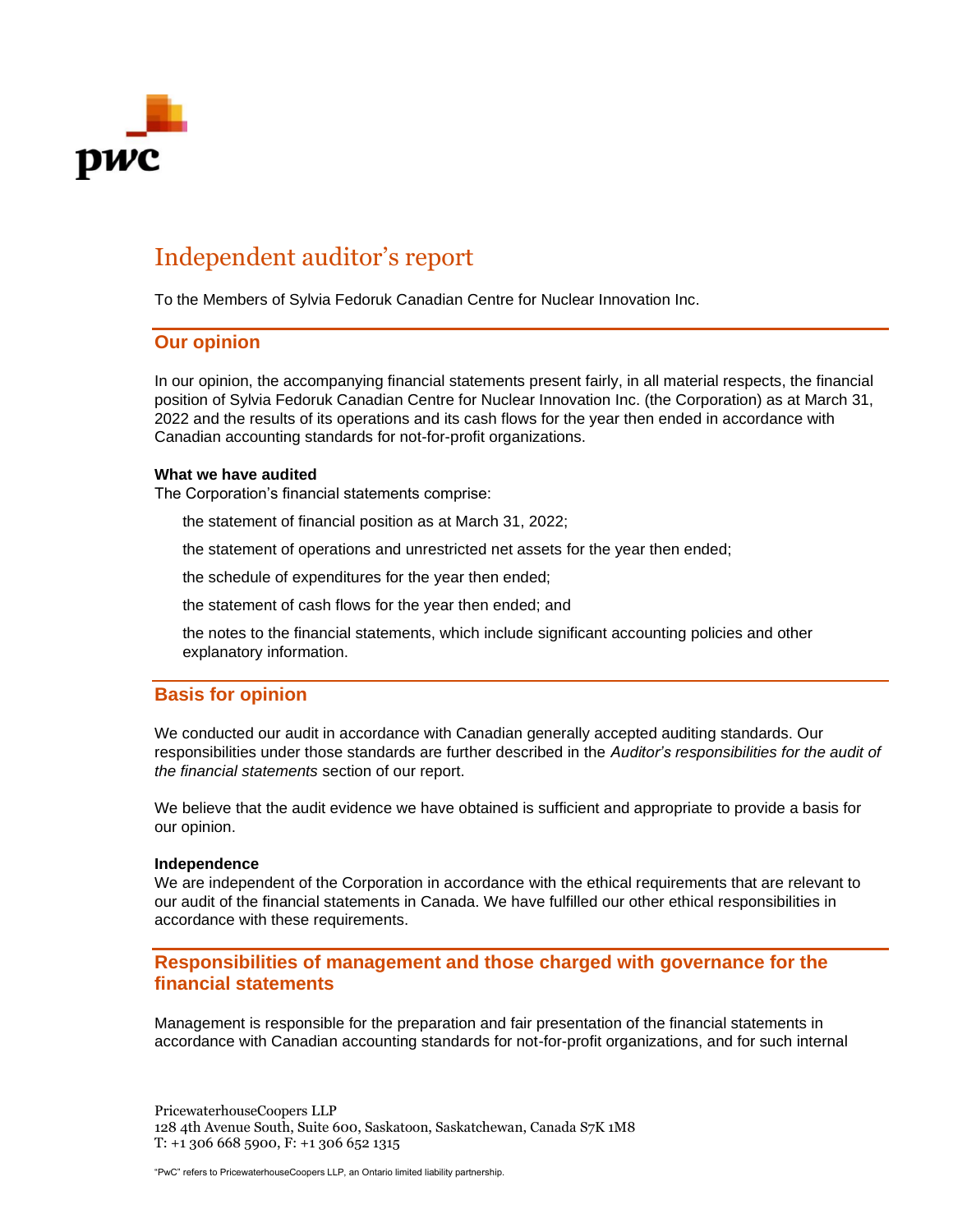

control as management determines is necessary to enable the preparation of financial statements that are free from material misstatement, whether due to fraud or error.

In preparing the financial statements, management is responsible for assessing the Corporation's ability to continue as a going concern, disclosing, as applicable, matters related to going concern and using the going concern basis of accounting unless management either intends to liquidate the Corporation or to cease operations, or has no realistic alternative but to do so.

Those charged with governance are responsible for overseeing the Corporation's financial reporting process.

### Auditor's responsibilities for the audit of the financial statements

Our objectives are to obtain reasonable assurance about whether the financial statements as a whole are free from material misstatement, whether due to fraud or error, and to issue an auditor's report that includes our opinion. Reasonable assurance is a high level of assurance, but is not a guarantee that an audit conducted in accordance with Canadian generally accepted auditing standards will always detect a material misstatement when it exists. Misstatements can arise from fraud or error and are considered material if, individually or in the aggregate, they could reasonably be expected to influence the economic decisions of users taken on the basis of these financial statements.

As part of an audit in accordance with Canadian generally accepted auditing standards, we exercise professional judgment and maintain professional skepticism throughout the audit. We also:

- $\tilde{\mathbf{r}}$  . Identify and assess the risks of material misstatement of the financial statements, whether due to fraud or error, design and perform audit procedures responsive to those risks, and obtain audit evidence that is sufficient and appropriate to provide a basis for our opinion. The risk of not detecting a material misstatement resulting from fraud is higher than for one resulting from error, as fraud may involve collusion, forgery, intentional omissions, misrepresentations, or the override of internal control.
- $\ddot{r}$ Obtain an understanding of internal control relevant to the audit in order to design audit procedures that are appropriate in the circumstances, but not for the purpose of expressing an opinion on the effectiveness of the Corporation's internal control.
- $\ddot{L}$ Evaluate the appropriateness of accounting policies used and the reasonableness of accounting estimates and related disclosures made by management.
- ï. Conclude on the appropriateness of management's use of the going concern basis of accounting and, based on the audit evidence obtained, whether a material uncertainty exists related to events or conditions that may cast significant doubt on the Corporation's ability to continue as a going concern. If we conclude that a material uncertainty exists, we are required to draw attention in our auditor's report to the related disclosures in the financial statements or, if such disclosures are inadequate, to modify our opinion. Our conclusions are based on the audit evidence obtained up to the date of our auditor's report. However, future events or conditions may cause the Corporation to cease to continue as a going concern.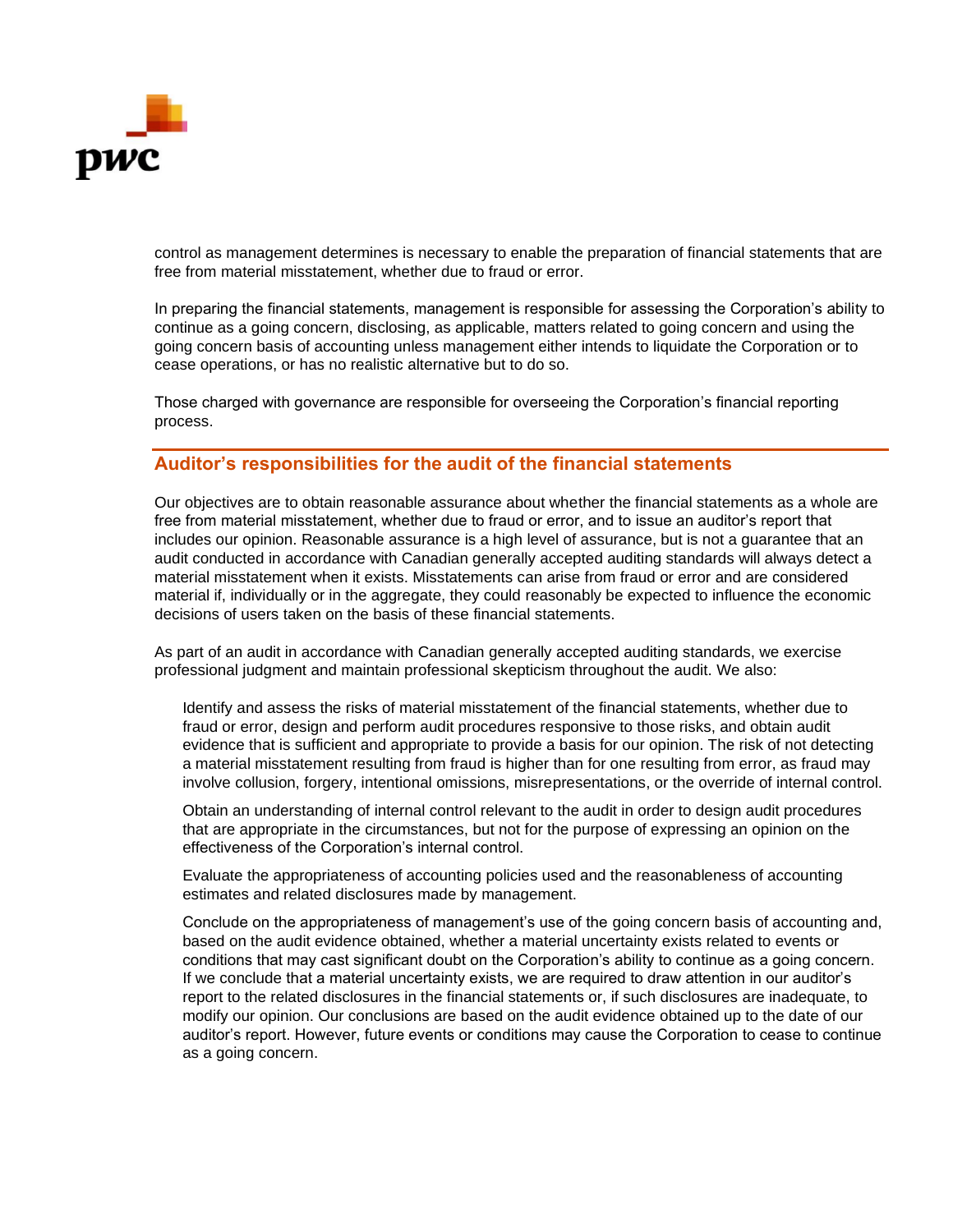

Evaluate the overall presentation, structure and content of the financial statements, including the  $\ddot{I}$ disclosures, and whether the financial statements represent the underlying transactions and events in a manner that achieves fair presentation.

We communicate with those charged with governance regarding, among other matters, the planned scope and timing of the audit and significant audit findings, including any significant deficiencies in internal control that we identify during our audit.

Pricewaterhouse Coopers LLP

Chartered Professional Accountants

Saskatoon, Saskatchewan May 25, 2022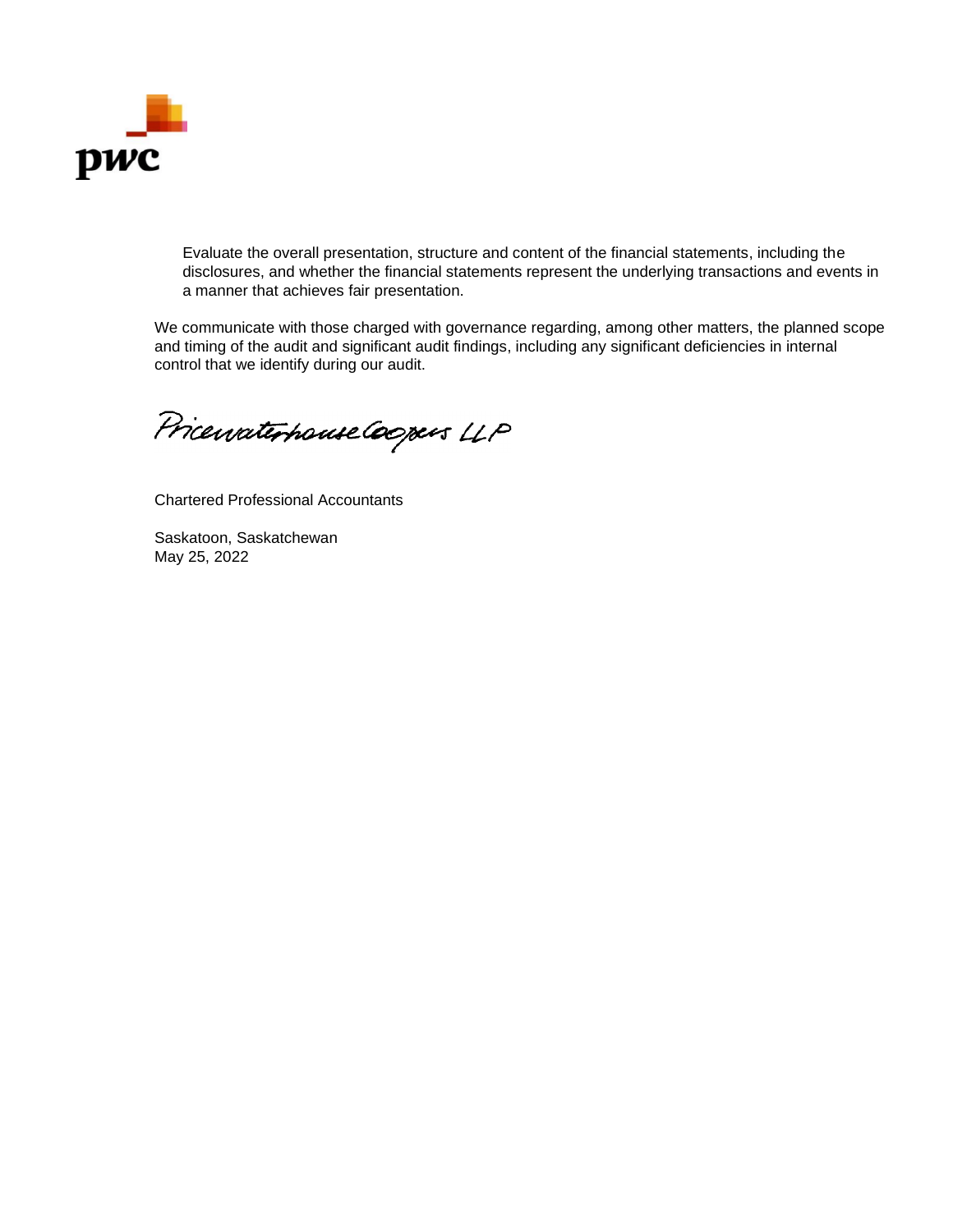Statement of Financial Position As at March 31, 2022

|                                                                                                                      | 2022                         | 2021<br>S                      |
|----------------------------------------------------------------------------------------------------------------------|------------------------------|--------------------------------|
| <b>Assets</b>                                                                                                        |                              |                                |
| <b>Current assets</b><br>Cash held by University of Saskatchewan (note 8)<br>Accounts receivable<br>Prepaid expenses | 184,170<br>329,666<br>21,831 | 1,506,561<br>731,476<br>18,731 |
|                                                                                                                      | 535,667                      | 2,256,768                      |
| Decommissioning funds held by University of Saskatchewan<br>(note 3)                                                 | 150,000                      | 125,000                        |
| Tangible capital assets (note 4)                                                                                     | 4,599,793                    | 5,375,277                      |
| <b>Asset retirement obligation (note 5)</b>                                                                          | 671,643                      | 735,977                        |
|                                                                                                                      | 5,957,103                    | 8,493,022                      |
| <b>Liabilities</b>                                                                                                   |                              |                                |
| <b>Current liabilities</b><br>Accounts payable and accrued liabilities                                               | 267,763                      | 198,726                        |
| Accrued decommissioning costs (note 5)                                                                               | 868,185                      | 898,300                        |
| <b>Deferred contributions</b> – operating (note $6(a)$ )                                                             | 2,615,125                    | 4,577,194                      |
| <b>Deferred contributions</b> – capital (note $6(b)$ )                                                               | 2,056,030                    | 2,693,802                      |
| <b>Net assets</b>                                                                                                    | 5,807,103                    | 8,368,022                      |
| <b>Internally restricted net assets (note 3)</b>                                                                     | 150,000                      | 125,000                        |
|                                                                                                                      | 5,957,103                    | 8,493,022                      |

**Economic dependence** (note 1)

**Operating lease** (note 7)

**Commitments** (note 10)

# Approved by the Board of Directors

Director Tom kishelul Director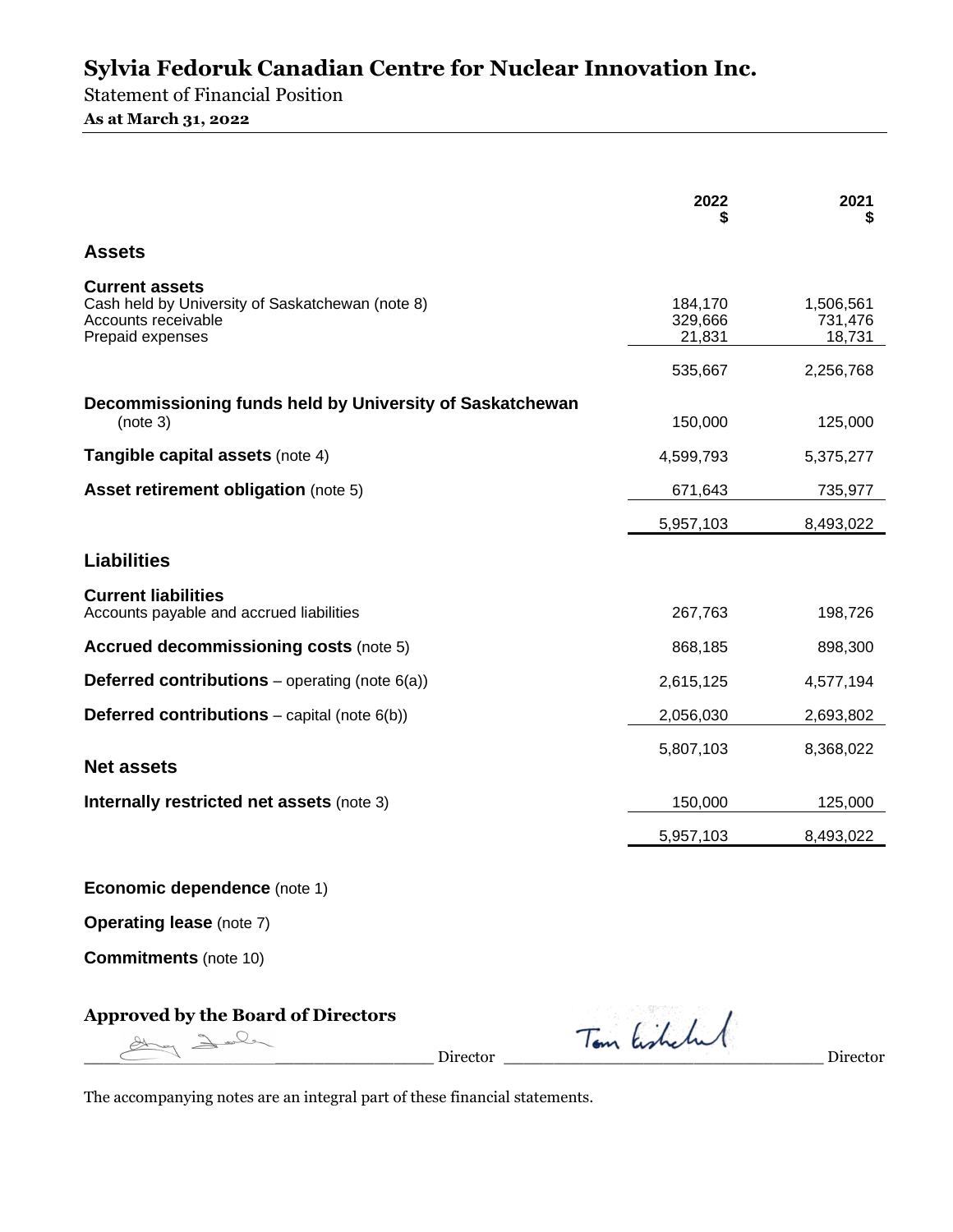Statement of Operations and Unrestricted Net Assets

For the year ended March 31, 2022

|                                                                                                                                                                                                                                                                                                            | 2022                                                                             | 2021<br>S                                                                |
|------------------------------------------------------------------------------------------------------------------------------------------------------------------------------------------------------------------------------------------------------------------------------------------------------------|----------------------------------------------------------------------------------|--------------------------------------------------------------------------|
| <b>Revenue</b><br>Innovation Saskatchewan operating grant – restricted (notes 6(a) and 9)<br>Radioisotope product sales<br>Capital grants – restricted (note $6(b)$ )<br>Fee for services<br>Consultation<br>University of Saskatchewan grant (notes 8 and 10)<br>Interest income (note 8)<br>Other income | 4,468,894<br>1,063,366<br>637,772<br>190,885<br>34,738<br>25,000<br>7,505<br>250 | 4,852,308<br>874,752<br>548,529<br>122,777<br>293,370<br>25,000<br>3,324 |
|                                                                                                                                                                                                                                                                                                            | 6,428,410                                                                        | 6,720,060                                                                |
| <b>Expenditures</b> (schedule)<br>Cyclotron (notes 8 and 10(c))<br>Grants (notes 8 and 10)<br>Core office (note 8)<br>Consultative services                                                                                                                                                                | 4,293,673<br>1,056,768<br>1,032,901<br>20,068                                    | 3,722,427<br>1,637,991<br>1,334,642                                      |
|                                                                                                                                                                                                                                                                                                            | 6,403,410                                                                        | 6,695,060                                                                |
| Excess of revenue over expenditures for the year                                                                                                                                                                                                                                                           | 25,000                                                                           | 25,000                                                                   |
| Unrestricted net assets – Beginning of year                                                                                                                                                                                                                                                                |                                                                                  |                                                                          |
| Transfer to internally restricted net assets (note 3)                                                                                                                                                                                                                                                      | (25,000)                                                                         | (25,000)                                                                 |
| Unrestricted net assets - End of year                                                                                                                                                                                                                                                                      |                                                                                  |                                                                          |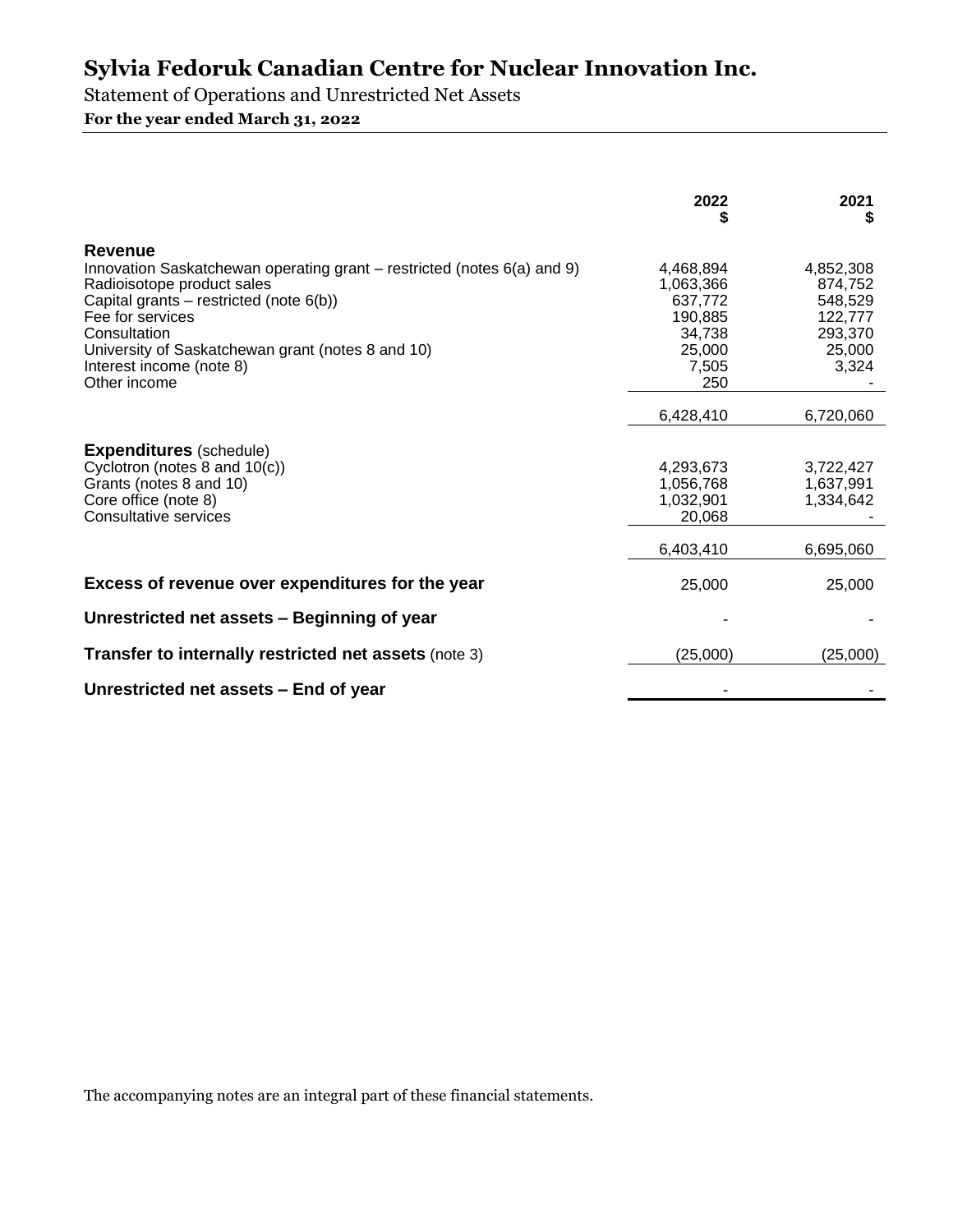# Schedule of Expenditures

For the year ended March 31, 2022

|                                                                                                                                                                                                                                                                                                                              | 2022                                                                         | 2021<br>\$                                                                           |
|------------------------------------------------------------------------------------------------------------------------------------------------------------------------------------------------------------------------------------------------------------------------------------------------------------------------------|------------------------------------------------------------------------------|--------------------------------------------------------------------------------------|
| <b>Expenditures</b>                                                                                                                                                                                                                                                                                                          |                                                                              |                                                                                      |
| Cyclotron (note 10(c))<br>Amortization of tangible capital assets<br>Supplies and services<br>Salaries and benefits<br>Operating license (note 8)<br>Externally contracted services and consultants<br>Amortization of asset retirement obligation (note 5)<br>Accretion of accrued decommissioning costs (note 5)<br>Travel | 1,262,963<br>1,212,554<br>1,203,462<br>500,336<br>80,139<br>21,030<br>13,189 | 1,144,164<br>951,144<br>1,066,084<br>414,955<br>104,598<br>18,951<br>14,917<br>7,614 |
|                                                                                                                                                                                                                                                                                                                              | 4,293,673                                                                    | 3,722,427                                                                            |
| Grants (notes 8 and 10)<br>Project grants<br>Program grants                                                                                                                                                                                                                                                                  | 924,044<br>132,724<br>1,056,768                                              | 756,696<br>881,295<br>1,637,991                                                      |
| Core office<br>Salaries and benefits<br>Supplies and services<br>Rent and occupancy (note 7)<br>Externally contracted services and consultants<br>Travel<br>Amortization of tangible capital assets                                                                                                                          | 715,202<br>200,957<br>46,431<br>41,524<br>23,574<br>5,213                    | 660,089<br>574,934<br>44,106<br>46,090<br>5,334<br>4,089                             |
|                                                                                                                                                                                                                                                                                                                              | 1,032,901                                                                    | 1,334,642                                                                            |
| Consultative services<br>Externally contracted services and consultants                                                                                                                                                                                                                                                      | 20,068                                                                       |                                                                                      |
|                                                                                                                                                                                                                                                                                                                              | 6,403,410                                                                    | 6,695,060                                                                            |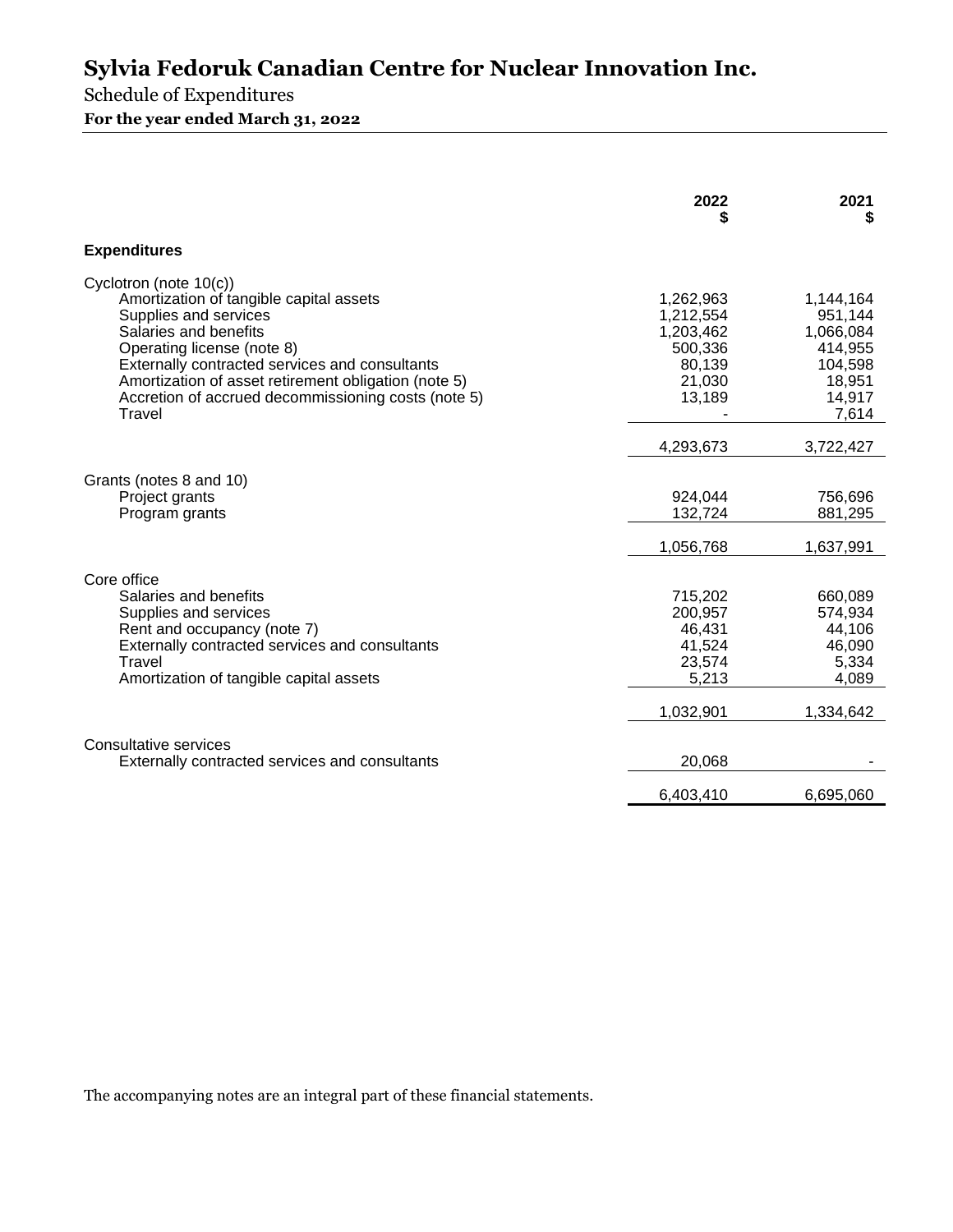# Statement of Cash Flows For the year ended March 31, 2022

|                                                                                                                                                                                                                    | 2022                                                                              | 2021                                                                               |
|--------------------------------------------------------------------------------------------------------------------------------------------------------------------------------------------------------------------|-----------------------------------------------------------------------------------|------------------------------------------------------------------------------------|
| Cash provided by (used in)                                                                                                                                                                                         |                                                                                   |                                                                                    |
| <b>Operating activities</b><br>Excess of revenue over expenditures for the year<br>Items not affecting cash                                                                                                        | 25,000                                                                            | 25,000                                                                             |
| Amortization of tangible capital assets<br>Accretion of accrued decommissioning costs (note 5)<br>Amortization of asset retirement obligation (note 5)<br>Recognition of deferred contributions related to capital | 1,268,176<br>13,189<br>21,030<br>(637, 772)                                       | 1,148,253<br>14,917<br>18,951<br>(548, 529)                                        |
|                                                                                                                                                                                                                    | 689,623                                                                           | 658,592                                                                            |
| Changes in non-cash working capital items<br>Cash held by University of Saskatchewan<br>Accounts receivable<br>Prepaid expenses<br>Accounts payable and accrued liabilities<br>Deferred contributions - operating  | 1,297,391<br>401,810<br>(3,100)<br>69,037<br>(1,962,069)<br>(196, 931)<br>492,692 | 2,036,432<br>867,504<br>(2, 456)<br>118,481<br>(2,352,308)<br>667,653<br>1,326,245 |
| <b>Investing activities</b><br>Purchase of tangible capital assets                                                                                                                                                 | (492, 692)                                                                        | (1,331,036)                                                                        |
| <b>Financing activities</b><br>Restricted contributions used to purchase tangible capital assets                                                                                                                   |                                                                                   | 4,791                                                                              |
| Change in cash during the year                                                                                                                                                                                     |                                                                                   |                                                                                    |
| Cash – Beginning of year                                                                                                                                                                                           |                                                                                   |                                                                                    |
| Cash – End of year                                                                                                                                                                                                 |                                                                                   |                                                                                    |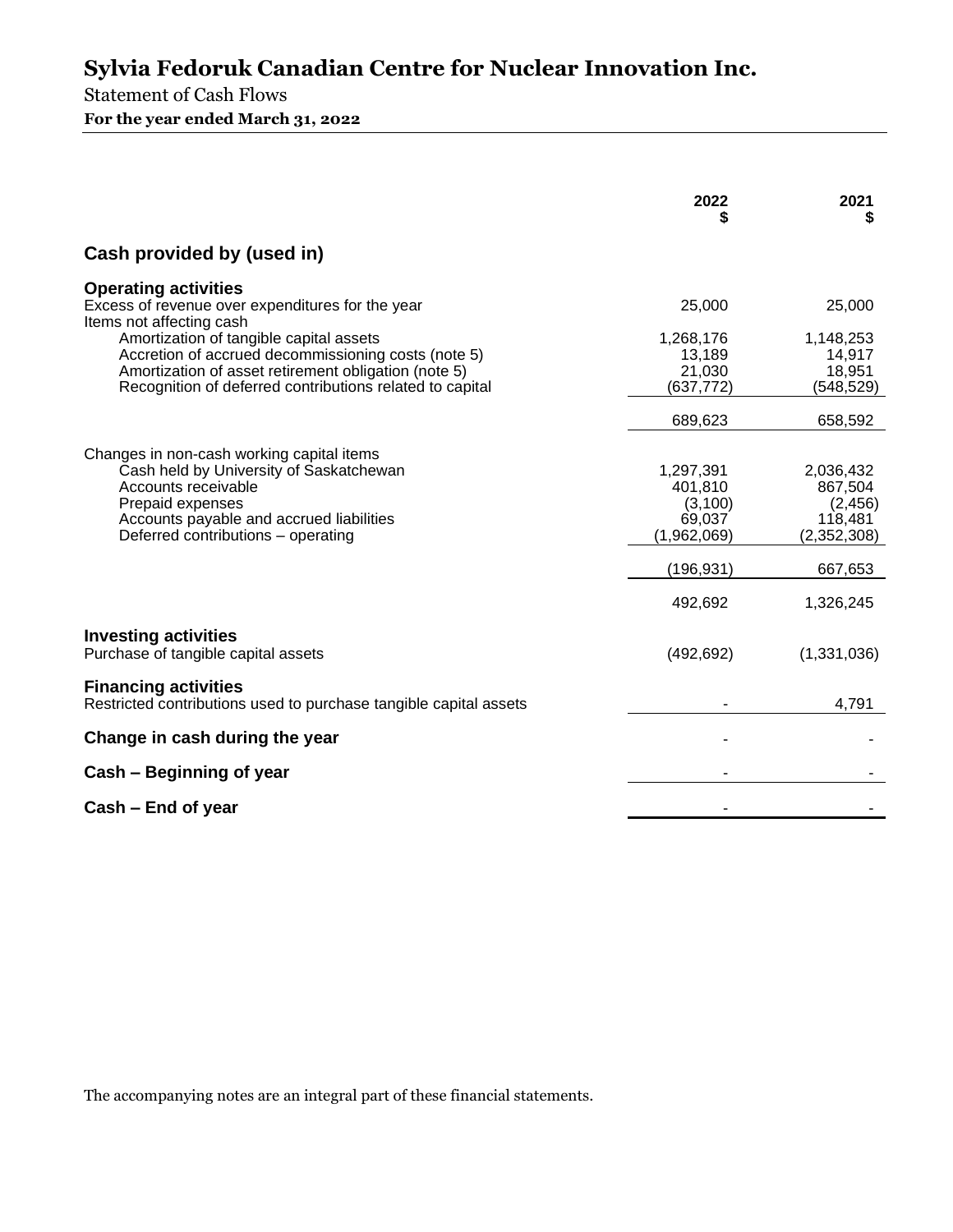# 1 Nature of business

Sylvia Fedoruk Canadian Centre for Nuclear Innovation Inc. (the Corporation or Fedoruk Centre) was originally incorporated as a non-profit organization under the Canadian Not-for-Profit Corporations Act on December 20, 2011 as the Canadian Centre for Nuclear Innovation Inc., with its parent company and sole member being the University of Saskatchewan (U of S). On October 5, 2012, the Corporation was registered with Corporations Canada as Sylvia Fedoruk Canadian Centre for Nuclear Innovation Inc. The Corporation qualifies as a tax exempt organization under the Income Tax Act (Canada).

The mandate of the Fedoruk Centre is to place Saskatchewan among global leaders in nuclear research, development and training through investments in partnerships with academia and industry, for maximum societal and economic benefit. This purpose is accomplished through investment in projects and programs of Saskatchewan-based, publicly funded institutions and their partners and through operating the Saskatchewan Centre for Cyclotron Sciences (SCCS), which is owned by the U of S, for research and clinical applications. The Fedoruk Centre began the regulatory commissioning of the cyclotron and radioisotope production facility in October of 2014 and achieved operational status in May of 2016.

The operation of the Corporation is economically dependent on the funding from Innovation Saskatchewan  $(note 9)$ .

# 2 Summary of significant accounting policies

# Basis of presentation

These financial statements include the accounts of the Corporation and are presented in accordance with Canadian accounting standards for not-for-profit organizations (ASNPO).

#### Use of estimates

The preparation of financial statements in conformity with ASNPO requires management to make estimates and assumptions that affect the reported amounts of assets and liabilities and disclosure of contingent assets and liabilities at the date of the financial statements and the reported amount of revenue and expenditures during the reporting period. Actual results could differ from these estimates. Significant financial statement items that require estimates include the asset retirement obligation and accrued decommissioning costs.

# Tangible capital assets

Tangible capital assets are recorded at cost and amortized over their expected useful lives. Computer equipment and software is amortized using the declining balance method at a rate of 30%. Furnishings and equipment are amortized using the straight-line method at a rate of 20%. SCCS leasehold improvements are amortized over a 20-year period based on the term of the operating agreement (note 10(c)).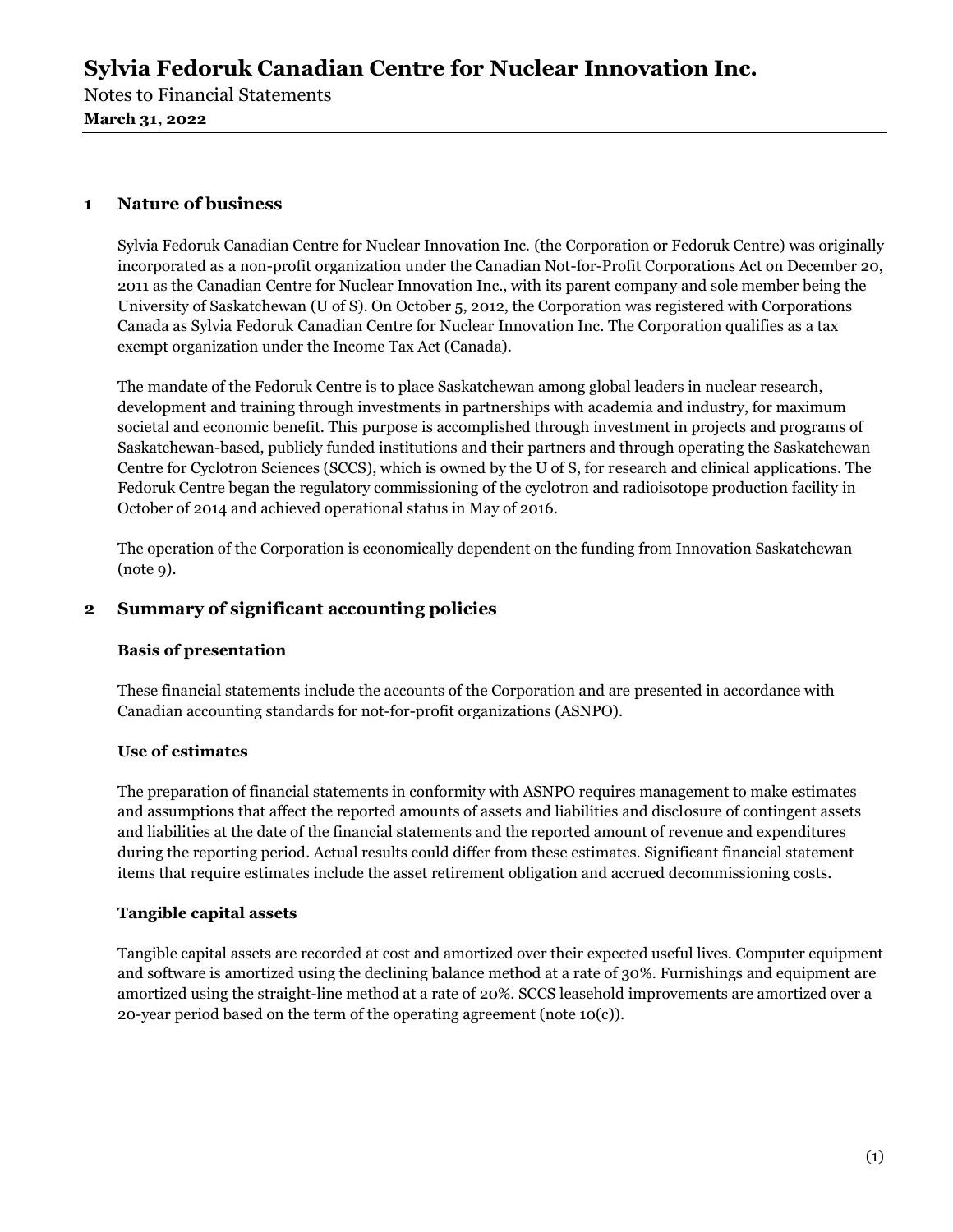#### Revenue recognition and grant expenditures

The Corporation follows the deferral method of accounting for contributions, which includes funding from Innovation Saskatchewan and other funding sources. Deferred contributions related to expenses of future periods represent unspent externally restricted funding and any related investment income, which are for the purposes of providing funding to eligible recipients and the payment of operating and capital expenditures in future periods. Restricted contributions related to tangible capital assets are recognized as revenue on the same basis as the tangible capital assets are amortized. Unrestricted contributions are recognized as revenue when received or receivable if the amount to be received can be reasonably estimated and collection is reasonably assured.

Revenue from the sale of radioisotope products of the cyclotron is recognized when significant risks and rewards of ownership have been transferred to the purchaser and reasonable assurance exists regarding the measurement of the consideration that will be derived from the sale of the product.

Investment income earned on the cash held by University of Saskatchewan is recognized as revenue when the U of S can measure and transfer the income to the Corporation.

Contributions of materials and services are recognized only when a fair value can be reasonably estimated and when the materials and services are used in the normal course of the Corporation's operations and would otherwise have been purchased.

Grants are recognized as expenditures when the current year grant commitment to the recipient is due under the terms of the grant agreement.

# Financial instruments

Financial assets and financial liabilities consisting of cash held by University of Saskatchewan, accounts receivable and accounts payable and accrued liabilities are initially recognized at fair value and subsequent measurement is at amortized cost. The Corporation does not consider itself to have significant exposure to credit risk, currency risk, interest rate risk, liquidity risk, market risk or other price risk. Financial assets are tested for impairment at the end of each reporting period when there are indications that an asset may be impaired.

#### Decommissioning and asset retirement obligation

During the year ended March 31, 2017, the cyclotron received its Canadian Nuclear Safety Commission (CNSC) operating license. The Corporation is required to decommission the currently licensed prescribed equipment, facility and nuclear substances when operations cease and has accounted for the estimated costs associated with this requirement.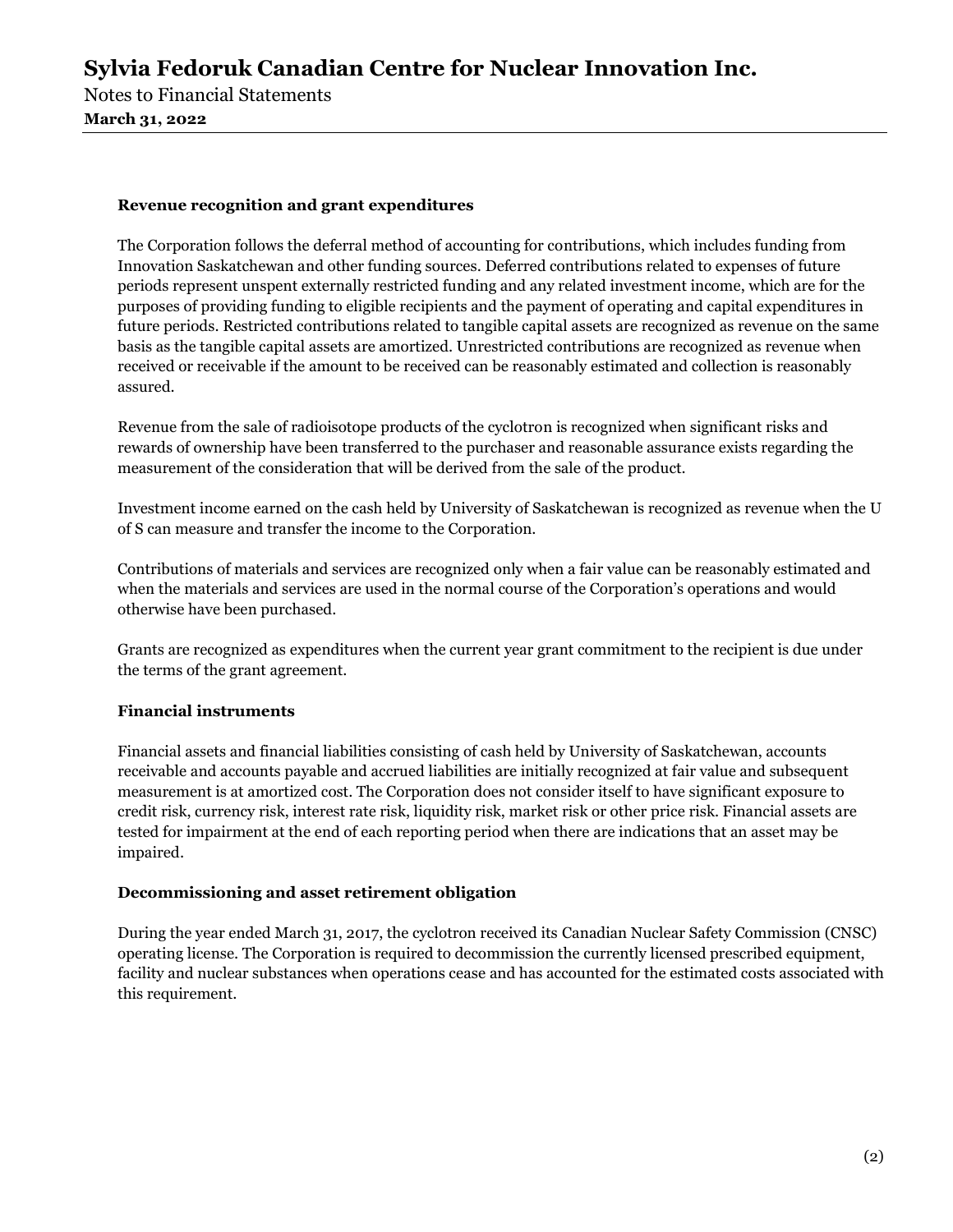### 3 Internally restricted net assets

As provided for under the Corporation's policy for funding the cyclotron decommissioning liability, the Corporation allocates \$25,000 annually from unrestricted net assets to internally restricted net assets to fund future decommissioning costs.

# 4 Tangible capital assets

|                                               |            |                                          | 2022                   | 2021              |
|-----------------------------------------------|------------|------------------------------------------|------------------------|-------------------|
|                                               | Cost<br>\$ | <b>Accumulated</b><br>amortization<br>\$ | Net book<br>value<br>⊅ | Net book<br>value |
| Equipment<br><b>SCCS leasehold</b>            | 5,825,154  | 3,023,701                                | 2,801,453              | 3,570,920         |
| <i>improvements</i><br>Computer equipment and | 1,896,860  | 221,630                                  | 1,675,230              | 1,641,152         |
| software                                      | 331,542    | 222,084                                  | 109,458                | 145,224           |
| <b>Furnishings</b>                            | 41,902     | 28,250                                   | 13,652                 | 17,981            |
|                                               | 8,095,458  | 3,495,665                                | 4,599,793              | 5,375,277         |

# 5 Asset retirement obligation and accrued decommissioning costs

As a component of its Class II Nuclear Facilities and Prescribed Equipment License from the CNSC, the Corporation recognizes the asset retirement obligation related to the expected future cost of decommissioning the currently licensed prescribed equipment, facility and nuclear substances. The asset retirement obligation will be amortized on a straight-line basis over the expected remaining useful life. The Corporation expects the facility to operate for a 40-year period, which commenced during the year ended March 31, 2017.

The estimated undiscounted future cash flows required to decommission the facility are expected to be approximately \$1,132,000 (2021 – \$1,132,000). Accretion of \$13,189 (2021 – \$14,917) and amortization of \$21,030 (2021 – \$18,951) are included in decommissioning expense for the year ended March 31, 2022. The present value of the asset retirement obligation and the liability for accrued decommissioning costs has been calculated using a credit adjusted risk-free interest rate of 2.30% (2021 – 1.47%) and an inflation rate estimate of  $1.5\%$  (2021 – 0.8%).

|                                |           | 2022                               |                   | 2021              |  |
|--------------------------------|-----------|------------------------------------|-------------------|-------------------|--|
|                                | Cost<br>S | <b>Accumulated</b><br>amortization | Net book<br>value | Net book<br>value |  |
| Asset retirement<br>obligation | 774,505   | 102,862                            | 671,643           | 735,977           |  |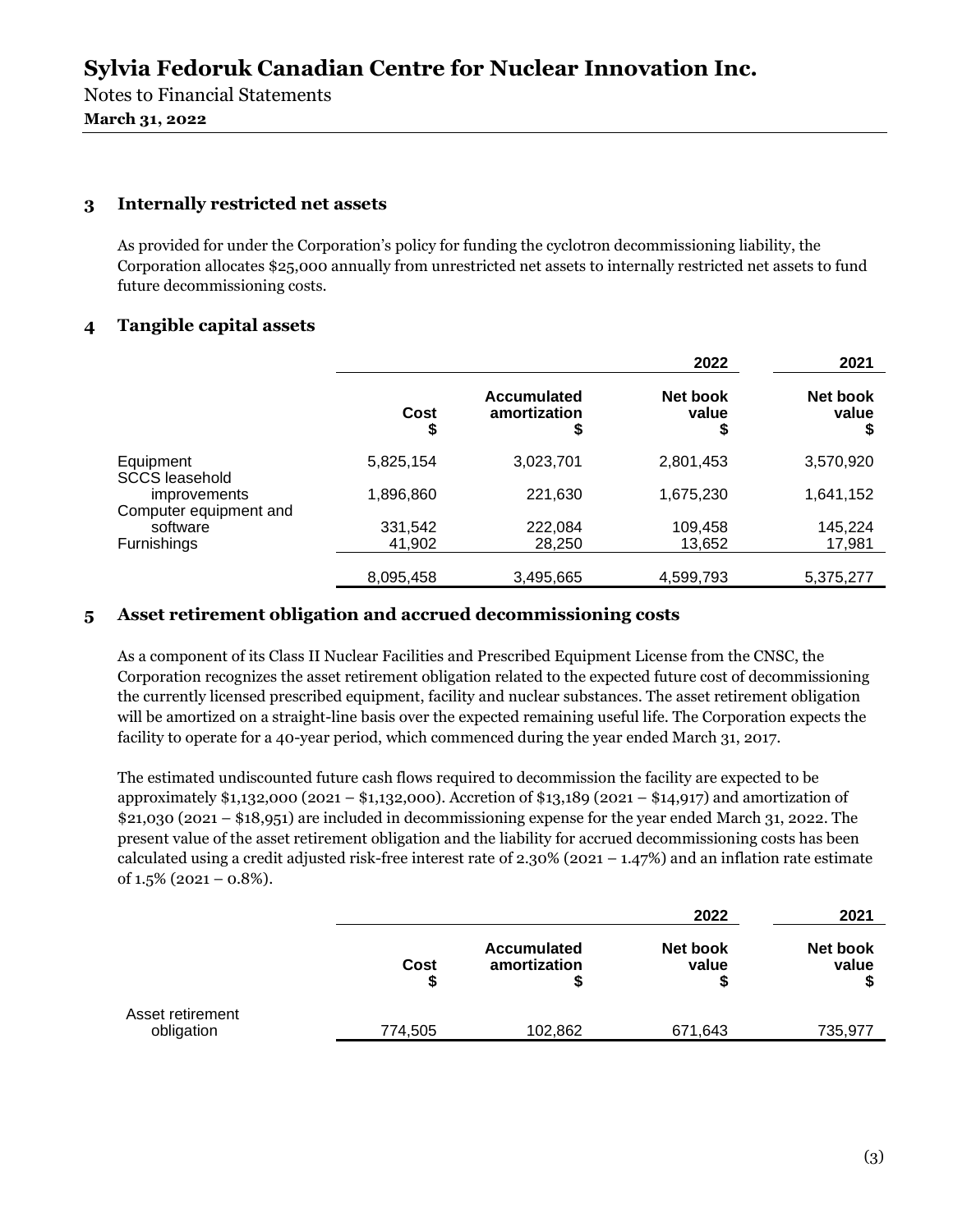A reconciliation of the accrued decommissioning costs is as follows:

|                                                                                                 | 2022                           | 2021                        |
|-------------------------------------------------------------------------------------------------|--------------------------------|-----------------------------|
| Opening accrued decommissioning costs<br>Estimate of decommissioning costs<br>Accretion expense | 898,300<br>(43, 304)<br>13,189 | 810,712<br>72,671<br>14,917 |
| Closing accrued decommissioning costs                                                           | 868,185                        | 898,300                     |

# 6 Deferred contributions

a) The Corporation receives funding from Innovation Saskatchewan to be held, administered and distributed in accordance with the funding agreement. Deferred contributions related to expenses of future periods represent the unspent externally restricted funding, which is for the purpose of providing funding to eligible recipients and the payment of operating and capital expenditures in future periods. The changes in the deferred contributions balance are as follows:

|                                                                             | 2022<br>\$             | 2021                   |
|-----------------------------------------------------------------------------|------------------------|------------------------|
| Opening deferred contributions – operating<br>Contributions during the year | 4,577,194              | 6,929,502              |
| Innovation Saskatchewan (note 9)                                            | 2,506,825              | 2,500,000              |
| Total contributions available<br>Less: Amount recognized as revenue         | 7,084,019<br>4,468,894 | 9,429,502<br>4,852,308 |
| Closing deferred contributions - operating                                  | 2,615,125              | 4,577,194              |

b) The Corporation receives funding from Western Economic Diversification Canada and Innovation Saskatchewan for capital expenditures, including those related to establishing the Innovation Wing at the cyclotron facility. This funding will be recognized as revenue in the year that the related amortization of the equipment is recorded. The changes in the deferred contributions balance are as follows:

|                                                                                    | 2022                 | 2021                 |
|------------------------------------------------------------------------------------|----------------------|----------------------|
| Opening deferred contributions – capital<br>Contributions during the year          | 2,693,802            | 3,237,542            |
| Innovation Saskatchewan (note 9)<br><b>Western Economic Diversification Canada</b> |                      | 4.789                |
| Total contributions available<br>Less: Amount recognized as revenue                | 2,693,802<br>637,772 | 3,242,331<br>548,529 |
| Closing deferred contributions - capital                                           | 2,056,030            | 2,693,802            |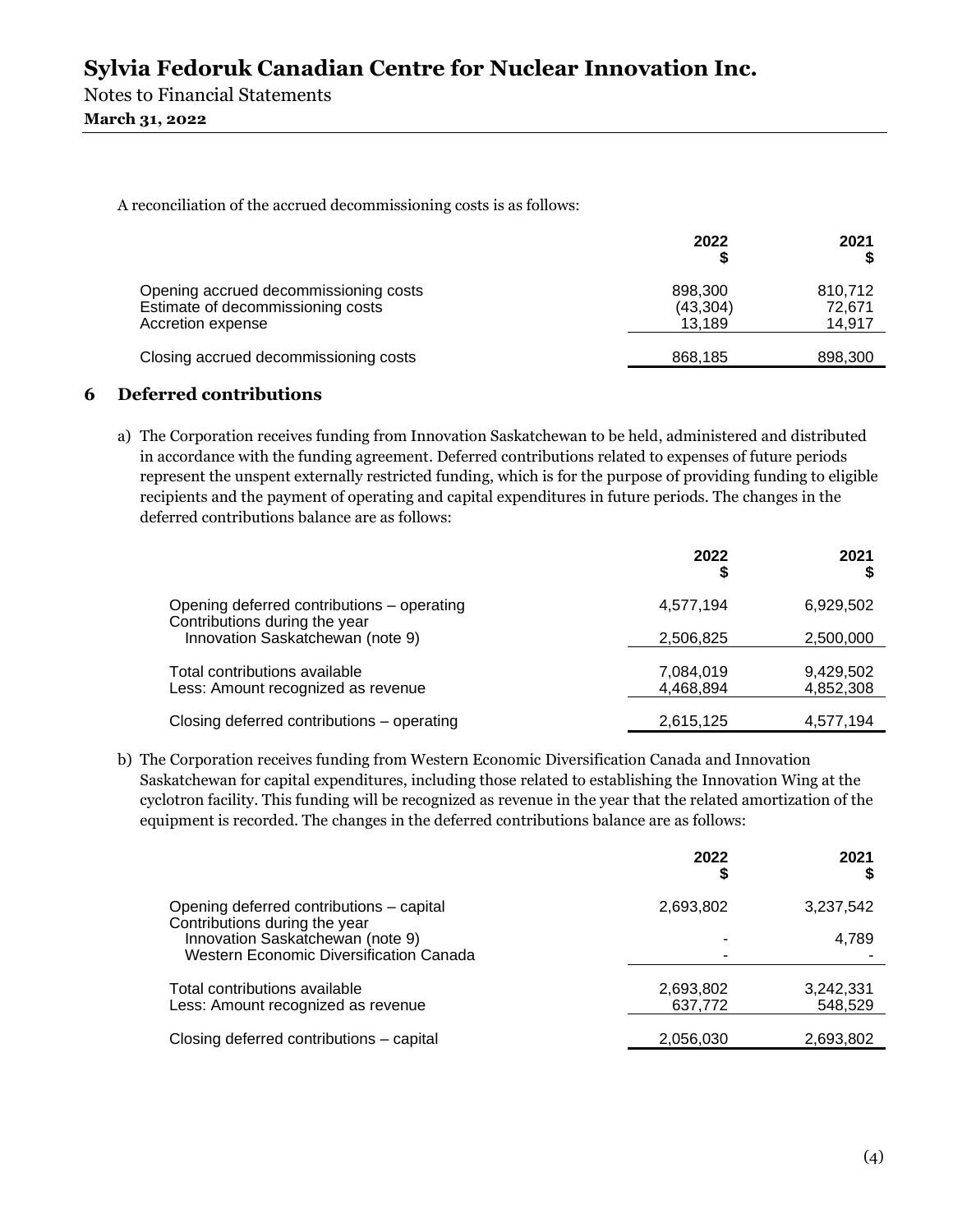# 7 Operating lease

On April 1, 2019, the Corporation renewed their lease agreement for office space. The term of the lease agreement is five years. The future minimum annual lease payments are \$22,459 per year from April 1, 2021 to March 31, 2023, and \$24,632 per year from April 1, 2023 until the expiry of the lease agreement on March 31, 2024.

# 8 Related party transactions

During the year, the Corporation entered into transactions with its parent company and sole member, the U of S. The Corporation purchased goods and services from the U of S in the amount of \$118,602 (2021 – \$159,026) and incurred operating license costs for the cyclotron of \$500,336 (2021 – \$414,955).

Interest income of \$7,505 (2021 – \$3,324) was received from the U of S based on the Corporation's funds held in bank accounts administered by the U of S. The Corporation received \$25,000 (2021 – \$25,000) in grants during the year from the U of S. Of the grants made during the year by the Corporation,  $$1,056,768$  (2021 – \$1,825,215) were made to the U of S, including individuals or entities related to or employed by the U of S.

The related party transactions described above are measured at carrying amounts. All funds received by the Corporation are held in, and payments to vendors of the Corporation are made from, bank accounts administered by the U of S, which are included on the statement of financial position as cash held by University of Saskatchewan.

# 9 Innovation Saskatchewan grant

# New funding agreement (2019)

The Fedoruk Centre signed a funding agreement with Innovation Saskatchewan effective April 1, 2019 for a total of \$11.6 million, with a subsequent amendment to add \$900,000 to the total contribution of funds during the year ended March 31, 2020. The funds are to be disbursed beginning July 31, 2019 and concluding January 31, 2024, with the agreement then expiring on March 31, 2024. The agreement stipulates that any unused funds must be returned to the funder within 60 days of the completion of the project. The agreement further stipulates that in the event that the Fedoruk Centre does not comply with its obligations under the agreement or the agreement is terminated, all funds paid under the agreement shall be returned within 30 days of demand. The funder may waive repayment in an amount not exceeding actual and reasonable project expenses paid.

# Original funding agreement (2012)

The Fedoruk Centre signed a funding agreement with Innovation Saskatchewan on March 2, 2012 for a total of \$30 million to be disbursed over seven years, from January 2, 2012 to March 31, 2019. Funds are to be used solely for the purposes of the project as defined in the agreement. The agreement defines that all funds must be returned to the funder if there is non-compliance or the agreement is terminated by the funder, and at the application of the Fedoruk Centre the funder may elect to limit repayment in amount not exceeding actual and reasonable project expenses paid by the Fedoruk Centre.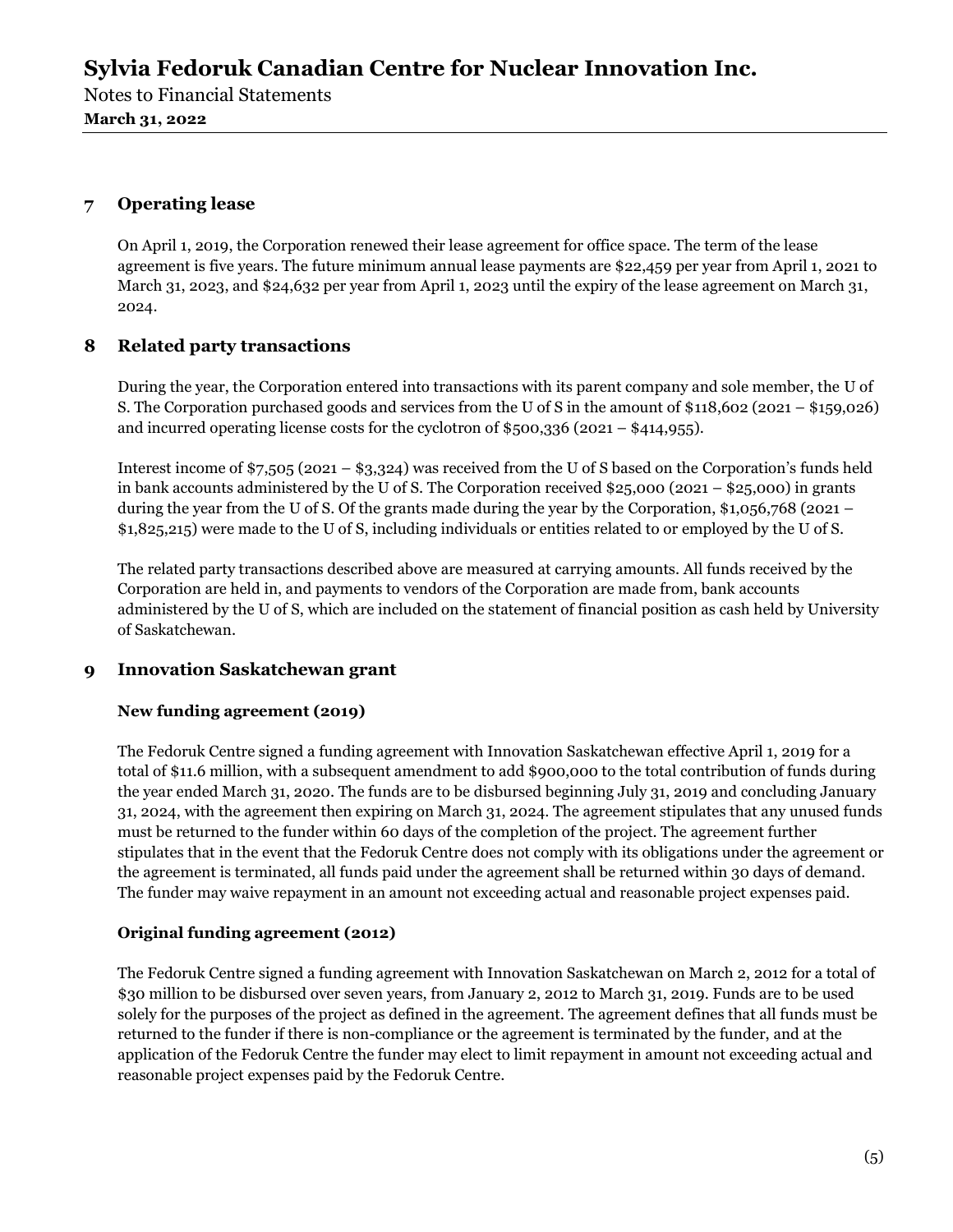> The funding agreement with Innovation Saskatchewan was subsequently amended to allow the Fedoruk Centre to redirect up to \$6.3 million of the original \$30 million to assist the U of S with cash flow for the cyclotron capital project. If capital costs for the cyclotron are less than \$6.3 million, any remaining amount will be returned to the Fedoruk Centre's operating budget. The amendment also provides for \$1 million per year for three years, in addition to the original \$30 million, for cyclotron facility operating costs and \$800,000 for the purchase of scientific equipment and renovations to research facilities.

A final payment of \$1,090,000 was received during the year ended March 31, 2019.

# 10 Commitments

#### a) Project grants

The Fedoruk Centre provides grants to eligible individuals and their institutions for the purpose of nuclear research, development and training. Project grant awards are funded over multiple years. The total maximum commitment made during the year ended March 31, 2022 was approximately \$500,000 (2021 –  $$500,000$ . Project grants disbursed during the year ended March 31, 2022 were \$924,044 (2021 –  $$943,920$ . During the year, project grants previously disbursed of  $$nil (2021 - $187,224)$  were reimbursed to the Fedoruk Centre due to the funded projects being underbudget.

**\$**

The remaining maximum commitment on all projects is  $$576,062$  (2021 – \$998,863).

| $\mathbf{r}$ |      |
|--------------|------|
| 489,928      | 2023 |
| 65,012       | 2024 |
| 15,372       | 2025 |
| 5,750        | 2026 |
|              |      |

#### b) Program grants

During the year ended March 31, 2018, a program grant agreement was signed between the Fedoruk Centre and the Johnson-Shoyama Graduate School of Public Policy under which the Fedoruk Centre will fund research, scholarship, policy outreach and public engagement related to nuclear science and technology. The agreement was subsequently amended during the year ended March 31, 2020, to extend the agreement until June 30, 2021. The Fedoruk Centre's total maximum commitment was \$2,070,000, payable in annual instalments up to June 30, 2021, of which \$2,070,000 of grant expenditures was incurred as of March 31, 2022 (2021 – \$2,030,000).

During the year ended March 31, 2021, a program grant agreement was signed between the Fedoruk Centre and the U of S under which the Fedoruk Centre will share the costs associated with bridging the current position of Fedoruk Chair in Radiopharmacy into a faculty position at the U of S. The Fedoruk Centre's total maximum commitment is \$370,896, payable in equal annual instalments beginning in 2020 and ending June 30, 2024, of which \$185,448 of grant expenditures had been incurred as of March 31, 2022 (2021 – \$92,724).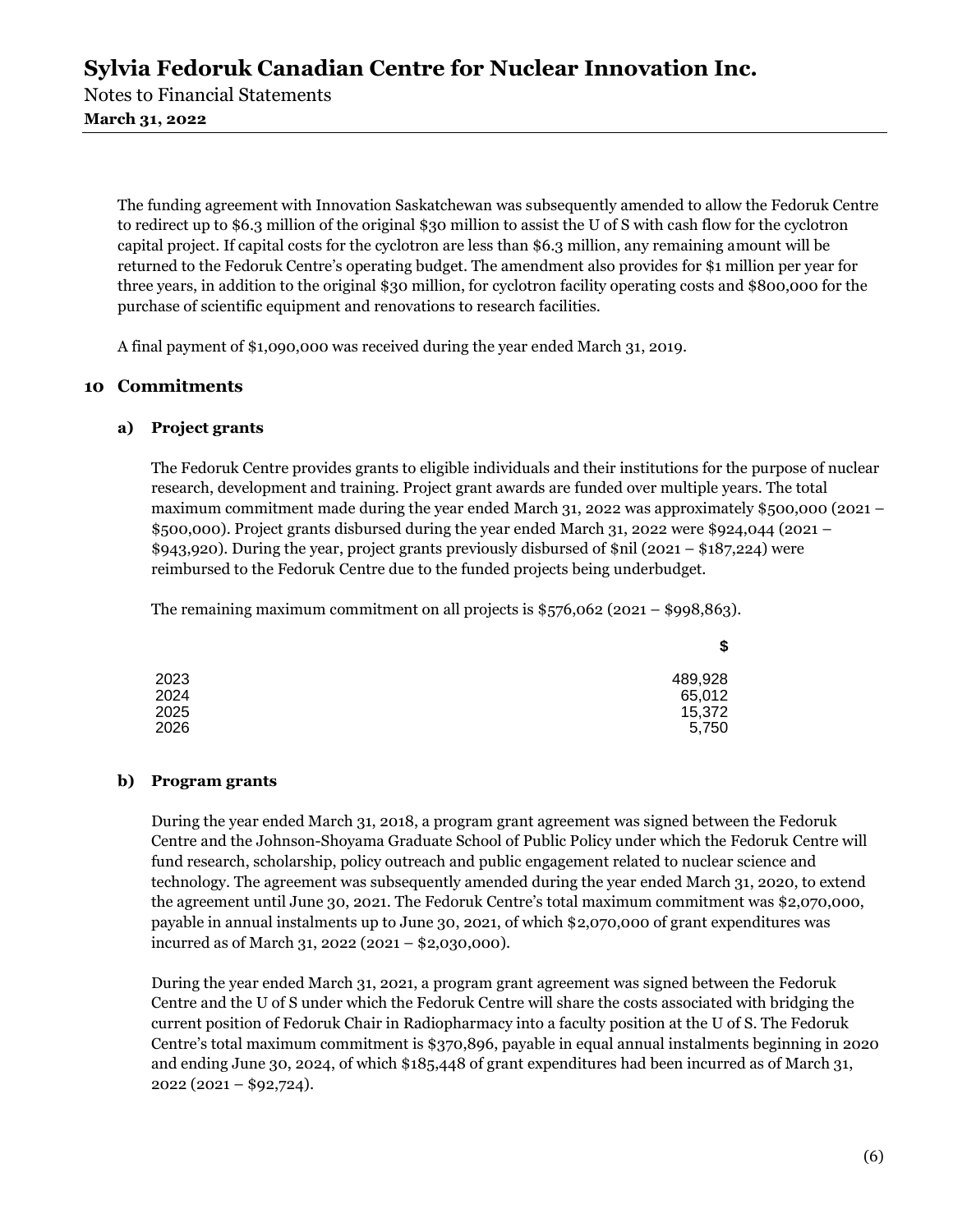> During the year ended March 31, 2022, a program grant agreement was signed between the Fedoruk Centre and the University of Regina under which the Fedoruk Centre will fund one research chair for five years beginning on or about July 1, 2022. The Fedoruk Centre's total maximum commitment is \$1,000,000, payable in equal annual instalments beginning in 2022 of \$150,000 and ending in 2026, with an additional research funding amount of \$250,000 to be paid on the start date of the Fedoruk Chair. No expenditures had been incurred as of March 31, 2022.

Total program grants disbursed during the year ended March 31, 2022 were \$132,724 (2021 – \$881,295).

The total remaining maximum commitment for program grants is as follows:

| \$      |
|---------|
| 492,724 |
| 242,724 |
| 150,000 |
| 150,000 |
| 150,000 |
|         |

### c) Cyclotron

The Fedoruk Centre has an operating license agreement with the U of S for the cyclotron facility. The term of the agreement extends to the date that is the earlier of: a) six months following the date that the license to operate granted to the Fedoruk Centre by the CNSC, including renewal terms, expires; or b) 20 years from June 2015; or c) the date that substantial destruction of the cyclotron facility occurs and rebuilding has not commenced within six months of such date and diligently prosecuted to completion. Notwithstanding the defined term, the operating license agreement will expire upon the expiration of the useful life of the cyclotron (40 years). The agreement calls for the Fedoruk Centre to be responsible for the operation, maintenance and eventual decommissioning of the cyclotron facility. During the term of the license agreement, an annual license fee of \$520,000 will be paid to the U of S by the Fedoruk Centre. This annual license fee is adjusted to the actual services provided annually and the actual amount of the operating license for the year ended March 31, 2022 was \$500,336 (2021 – \$414,955).

During the year ended March 31, 2021, the Fedoruk Centre amended its agreement for the provision of cyclotron maintenance services. The term of the agreement is from February 1, 2021 to January 31, 2023 and the cost is \$125,000 per year.

# 11 Covid-19 pandemic

On March 11, 2020, the World Health Organization declared the outbreak of a novel coronavirus disease (COVID-19) a global pandemic, resulting in significant public health measures and restrictions put in place. Restrictions such as travel bans, closure of non-essential businesses and physical distancing have caused disruptions to businesses and a significant decline in global capital markets, resulting in an economic slowdown.